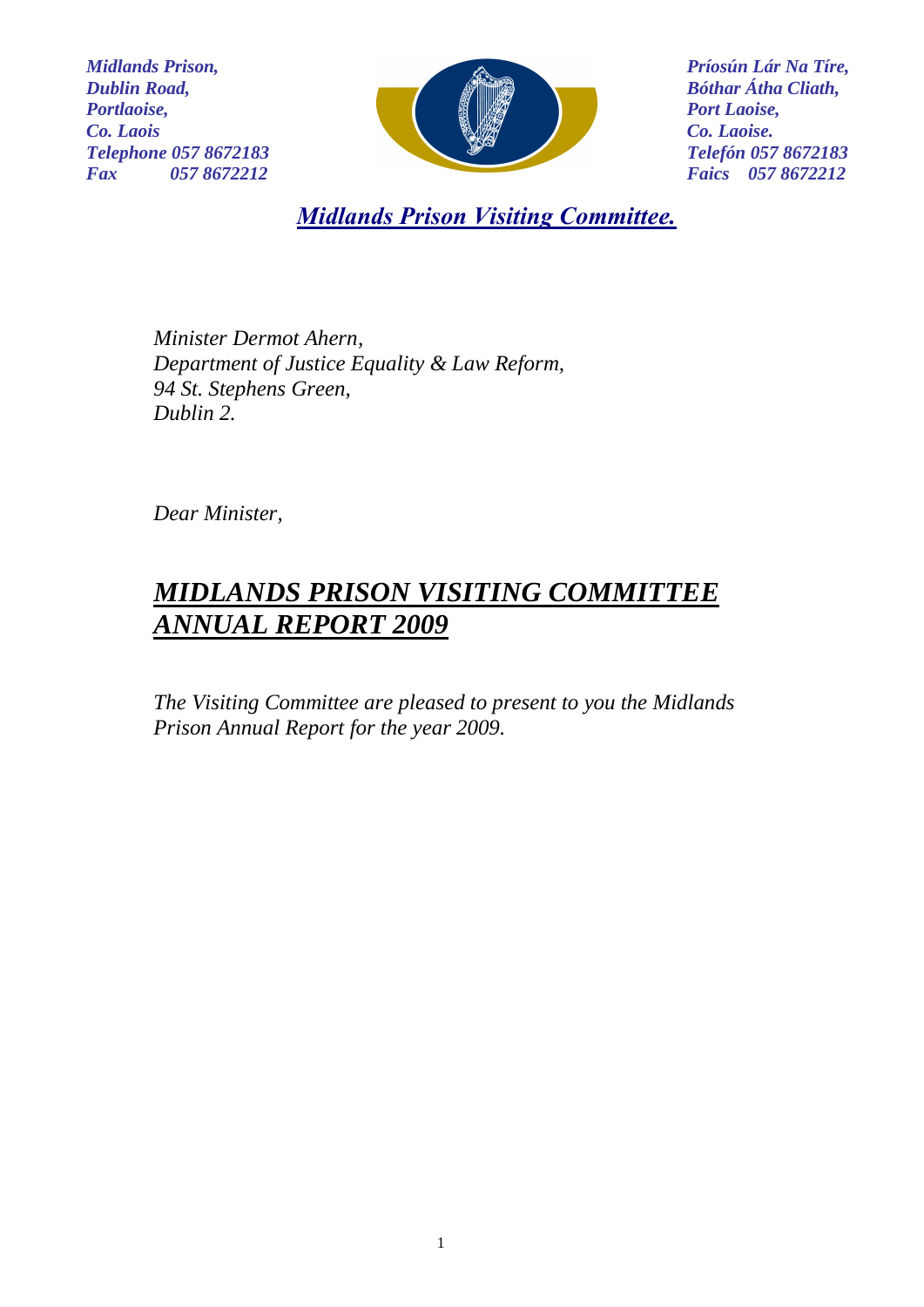#### *Psychology Services*

*The Psychology Services provide a comprehensive service to the prisoners in the Midlands Prison. Mr. Brendan O Connell was appointed Senior Psychologist in April 2009. He is assisted by two further Psychologists on site (one is on maternity leave until September 2010). Also there is a Final Year Psychology Student in training two days per week. As a result of Staffing a significant reduction in average waiting times has been achieved. In agreement with local management the services acquired extra consulting space on A wing by splitting the former consulting room in two. It is also agreed to carry out similar work in the D division consulting space.*

*However, it is of concern that, without further resourcing, the Service will reduce to two Psychologists in September 2010 and this would invariably impact on the Service's ability to respond in an appropriate and timely manner to the complicated and significant mental health and offence related needs of their client group.*

#### *Probation Service*

*The Probation Service have continued to be committed to providing a Probation related service to the Midlands Prison targeting primarily prisoners on statutory orders from the Courts, Sex Offender, Life sentenced prisoners and Parole Board reports. This comprises of a large proportion of the population in the Midlands Prison.*

*The team in the Midlands Prison comprises of three Probation Officers, a Clerical Officer and a Senior Probation Officer who is also the Senior Probation Officer for Portlaoise Prison.* 

*The Probation Service endeavour to work as part of the multidisciplinary team in the Midlands Prison and this is evident this year in their commitment to the Lifers Group, attendance at review meetings, case conferences etc. They work closely with the Linkage programme to ensure prisoners are involved in meaningful employment or training on release.*

*They also have responsibility for the supervision of many sex offenders on post release and last year three Probation Officers were trained in a sex offender risk assessment instrument to enhance and support their interventions with sex offenders both pre and post release.*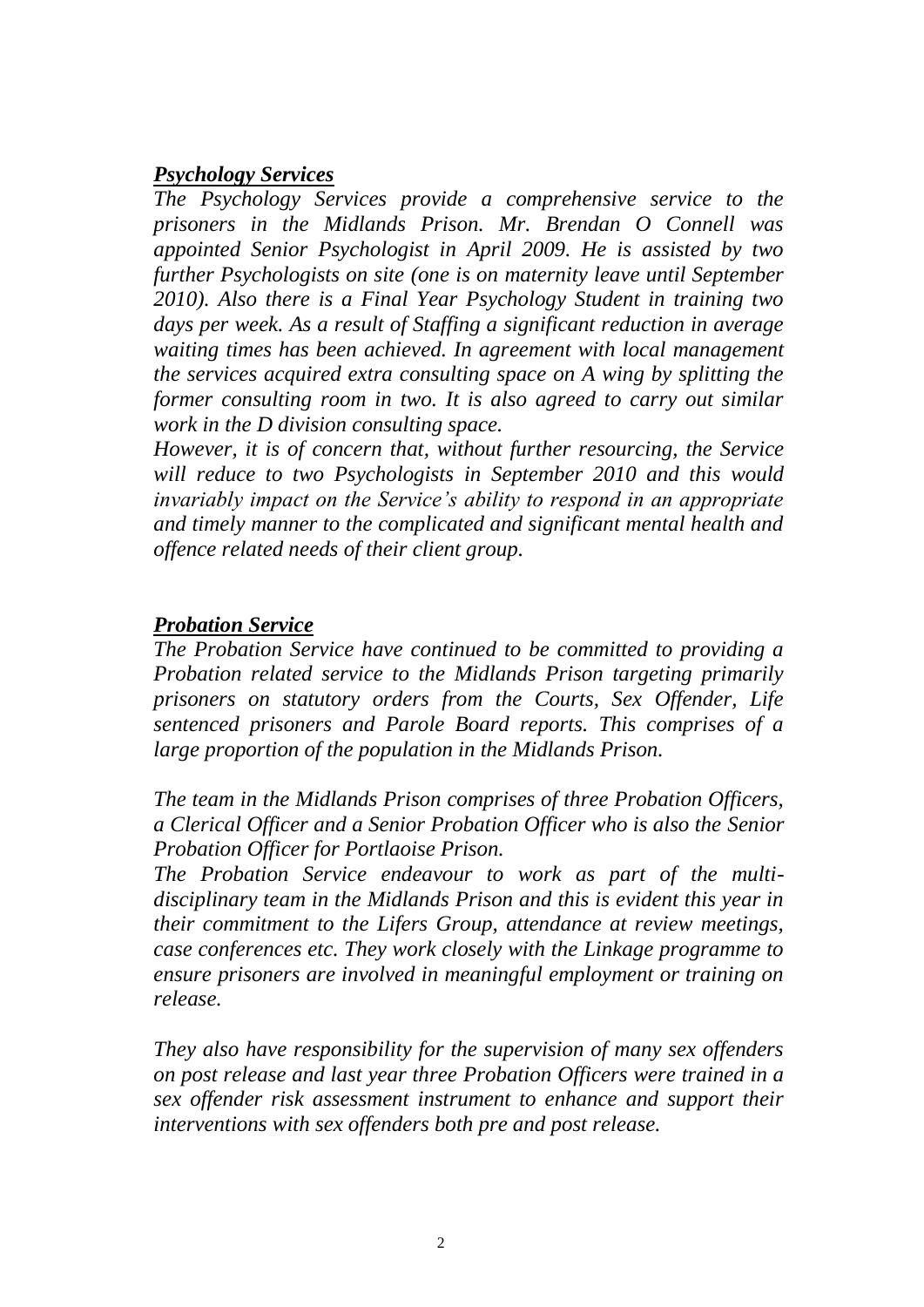# *Medical Services:*

*The Visiting Committee met with Dr Rasool and had the opportunity to inform itself of the Medical Services within the Prison.*

*The Committee recognise that the Midlands Prison have an excellent Health Care Team. There are two full time doctors and highly qualified nursing staff to care for the diverse needs of the prisoners. Nurse led clinics such as phlebotomy and vaccinations are run on a regular basis. However the team have increasing prisoners on methadone programmes and we recognise that a drug treatment team consisting of nurses, doctors and an addiction counsellor would greatly enhance their work.*

# *Education/Work Training Services:*

*The School continues to expand their wide variety of Classes and Programmes within the Prison.*

*A six week Fit for Life course runs twice yearly and also a very successful Health Week was also facilitated by the P.E department.*

*A number of students completed the An Gaisce Programme and the Visiting Committee would like to congratulate all those who received awards in this field.*

*The Committee commends the other programmes including Pre-release, Lifers Programme, Integrated Sentence Management and Literacy Classes. The Midlands Prison are very committed to their Adult Basic Education Plan which is much welcomed.*

*The School also welcomes the installing of new computers and computer facilities in their Computer & Open Learning Rooms and are looking forward to improved computer facilities in the A Division.*

*The Committee would like to compliment the local management of the Industrial Training Workshops. The Courses & Skills attained and the completion of Safe Pass Courses and Manual Handling Courses can only enhance the prisoners prospects of gaining meaningful employment on their release from prison.*

*The Horticulture area provides gainful employment for a large number of offenders and great credit is due to the Staff & Prisoners alike for their year round work in this area. The beautifully maintained gardens, flower beds and hanging baskets both*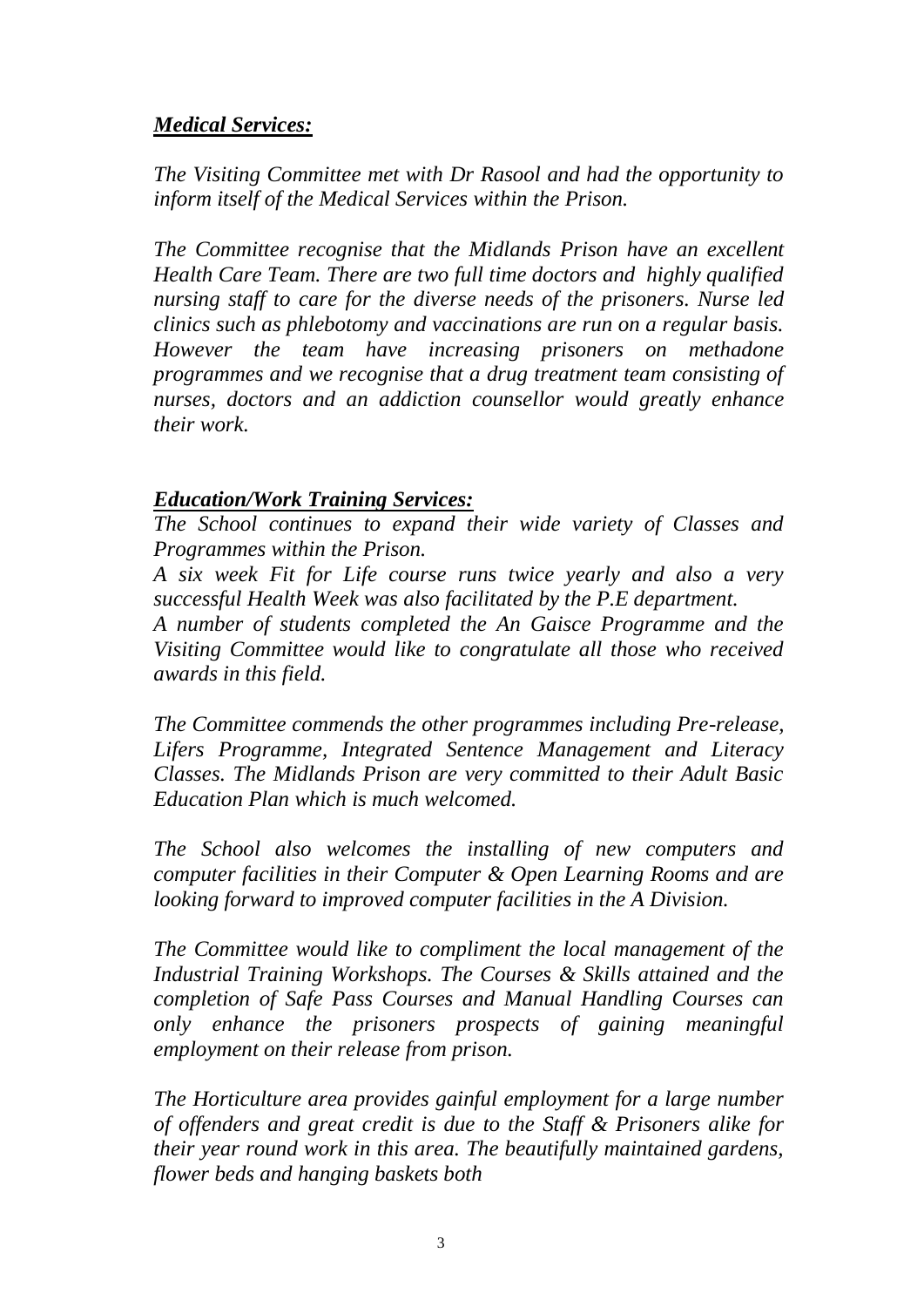*inside and outside the prison, during Summer and Winter are a credit to all involved in this ongoing project.*

# *Catering/Kitchen:*

*The Committee commend the quality of food and hygiene standards at the Midlands Prison. We congratulate the Governor and his staff on achieving the Emerald Award for the fifth consecutive year and also their increased scores in the Excellence Ireland Catering & Hygiene Audits. The Kitchen continues to be a major source of employment for the prisoners on an ongoing basis.*

#### *Positive Sentence Management:*

*Prisoner applications with regard to transfers and temporary releases continue to be considered on a daily basis. Also a monthly review meeting is conducted with an Official from Prison Operations, Prison Governor and Heads of Function within the Prison to deal with requests. The Committee are concerned about the increasing number of committals to prison on non-payment of fines. The committee felt that prison is not a suitable place for the containment of such prisoners. Management of the Midlands Prison are ensuring in so far as possible to transfer such prisoners to open centres etc. and encourage them to pay part of the fines with a view to being released on temporary release.*

# *Prisoners Requests*

*The Committee saw a total of 67 prisoners throughout the year. The number of prisoners requesting to meet with us increased this year. In view of the high numbers of committals and high numbers transferred from other institutions this was inevitable. The majority of the requests related to applications for transfers to other prisons and the searching procedures since the new search units were implemented. Prisoners Visitors are frequently being stopped by the passive search dog. The Committee is satisfied that the introduction of the Search Unit and Passive Search Dog has played a major part in reducing the availability of Drugs and Mobile Phones in the Prison.*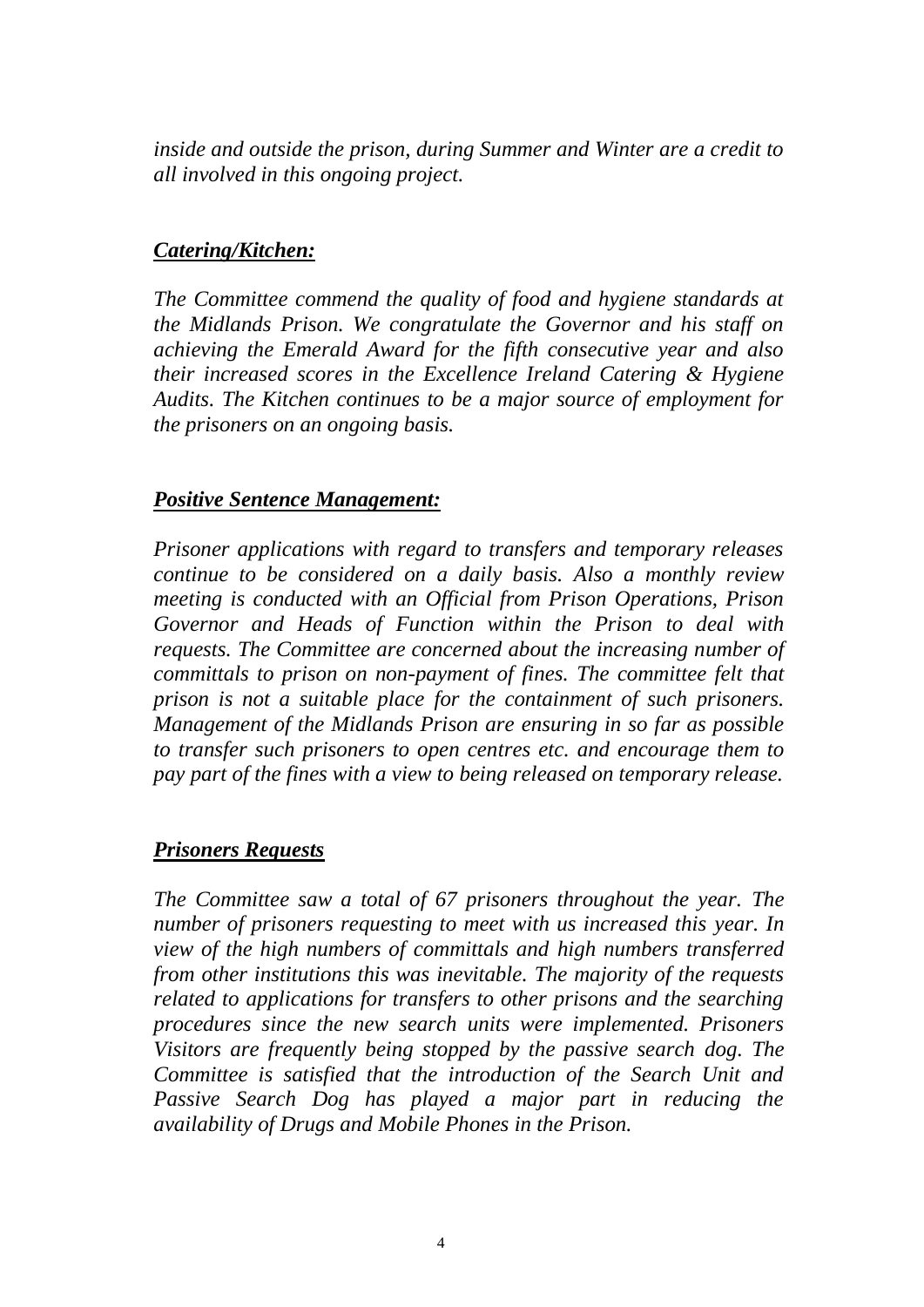# *Committee's Visit to other Prison.*

*During the year the committee had the pleasure of visiting Castlerea Prison in Co. Roscommon. We thank the Governor and staff of the Prison for the courtesy and hospitality afforded to us on our visit.*

#### *Developments & New Initiatives*

#### *Integrated Sentence Management:*

*The Government in its Programme for Government has stated that a structured sentence management programme for all prisoners should be introduced. The Management team here in the Midlands Prison have* 

*introduced this programme recently. Initially 20 prisoners are on a pilot programme. The programme involves all the service providers both internal and external working with the prisoner to develop and deliver a plan for the prisoner while in custody. This plan also extends beyond the prisoners release. The committee welcome this new initiative and commend staff and management on implementation of the new programme.*

# *Lifers Programme:*

*This programme was also introduced in the Prison in 2009 due to the large numbers of Prisoners serving life sentences. All participants meet every 2 months and the agenda is set out by the prisoners themselves. There are a number of additional privileges introduced for this group for e.g. extra phone call to family, family friendly visits, DVD nights, occasional group meals.*

# *STEPS Programme:*

- *This programme is a 7 day programme designed to help people develop their personalities with modules on communication skill, motivation, personal effectiveness, personal development and self worth.*
- *The introduction of these new programmes and initiatives can only be a positive way forward for all inmates and staff in the Midlands Prison. We very much welcome such ventures.*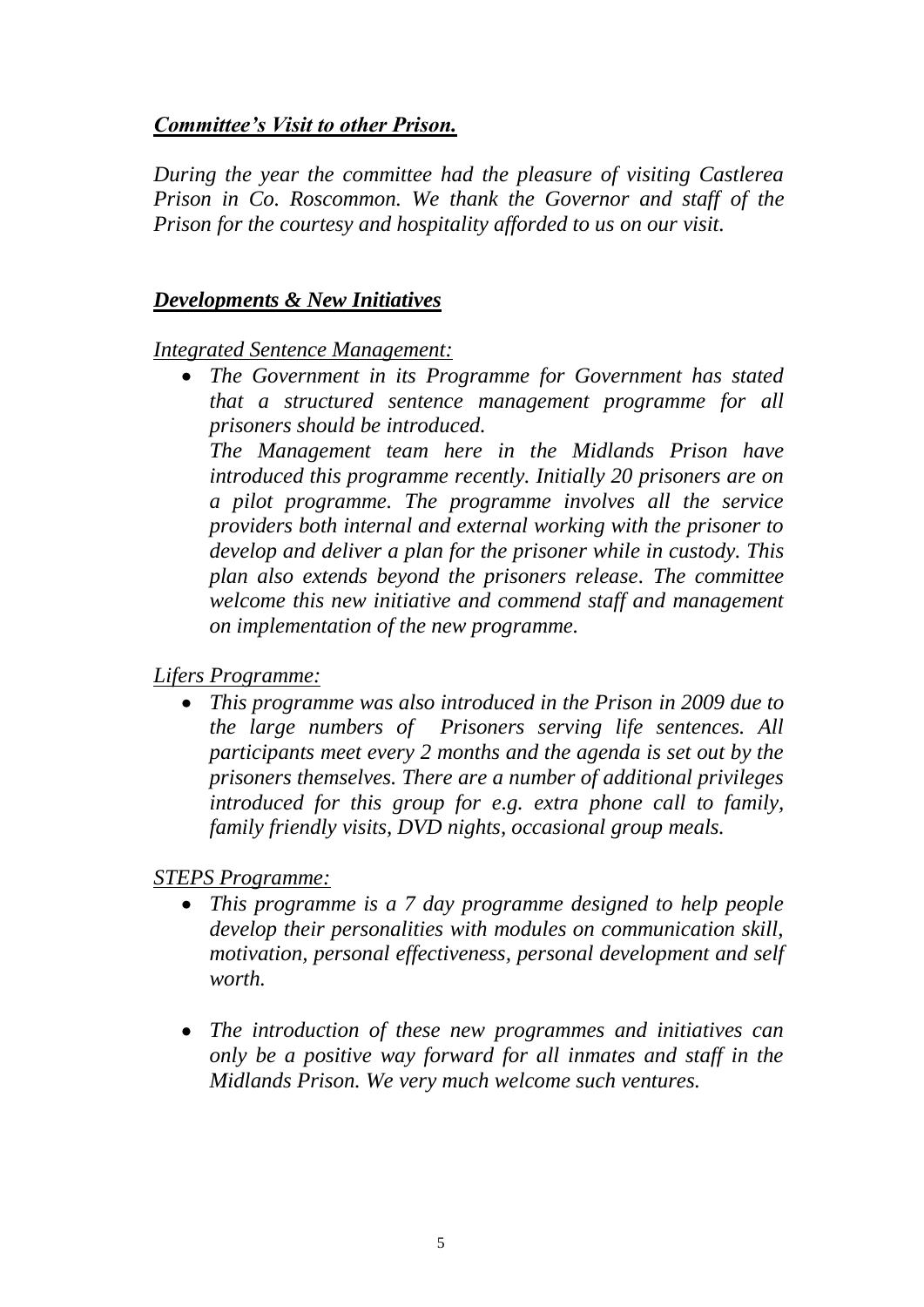*Introduction of visits by prior arrangement:*

*The Committee welcome the introduction of the booked visits system introduced in early 2009. Visits are pre booked and visitors are allocated an agreed time for attendance. This has proven very beneficial for both Management and Visitors alike. It eliminates long queues forming in the Visitors Centre as there is minimal waiting time once the visits are booked in advance.*

# *Announcement of the New Prison Building at Midlands Prison*

*The Visiting Committee welcome and are delighted to have received the news from Mr Brian Purcell on the commencement of this new building project in March 2010. The Committee feel that it is vital to alleviate the overcrowding and pressure for prison spaces within the system.*

# *Environmental Waste Management Award:*

*Once again this year the Midlands Prison achieved the 14001 standard for the Environmental Management System. This certificate is an International Award certified by Certification Europe Ltd. Great credit is due to the Prison Management, Staff and Prisoners under the direction of Assistant Governor Mc Cormack and her team on retaining this award. The Committee appreciate how difficult it is in these current times with the constraints on both Staff and Budgets and congratulate all involved in maintaining such a high standard.*

# *Conclusions:*

*The Committee are very concerned to note that the phone blocking system introduced here on a pilot scheme two years ago is still not fully commissioned. It does not seem to be any further advanced than this time last year. The Committee are disappointed that this is not prioritised as it would be of great assistance to the Governor and his staff in further preventing the illegal usage of mobile phones in the prison.*

*It is with regret that that the committee mention the death of a prisoner who took his own life by hanging in January 2009. We are happy that Management and Staff of the Midlands Prison handled this situation*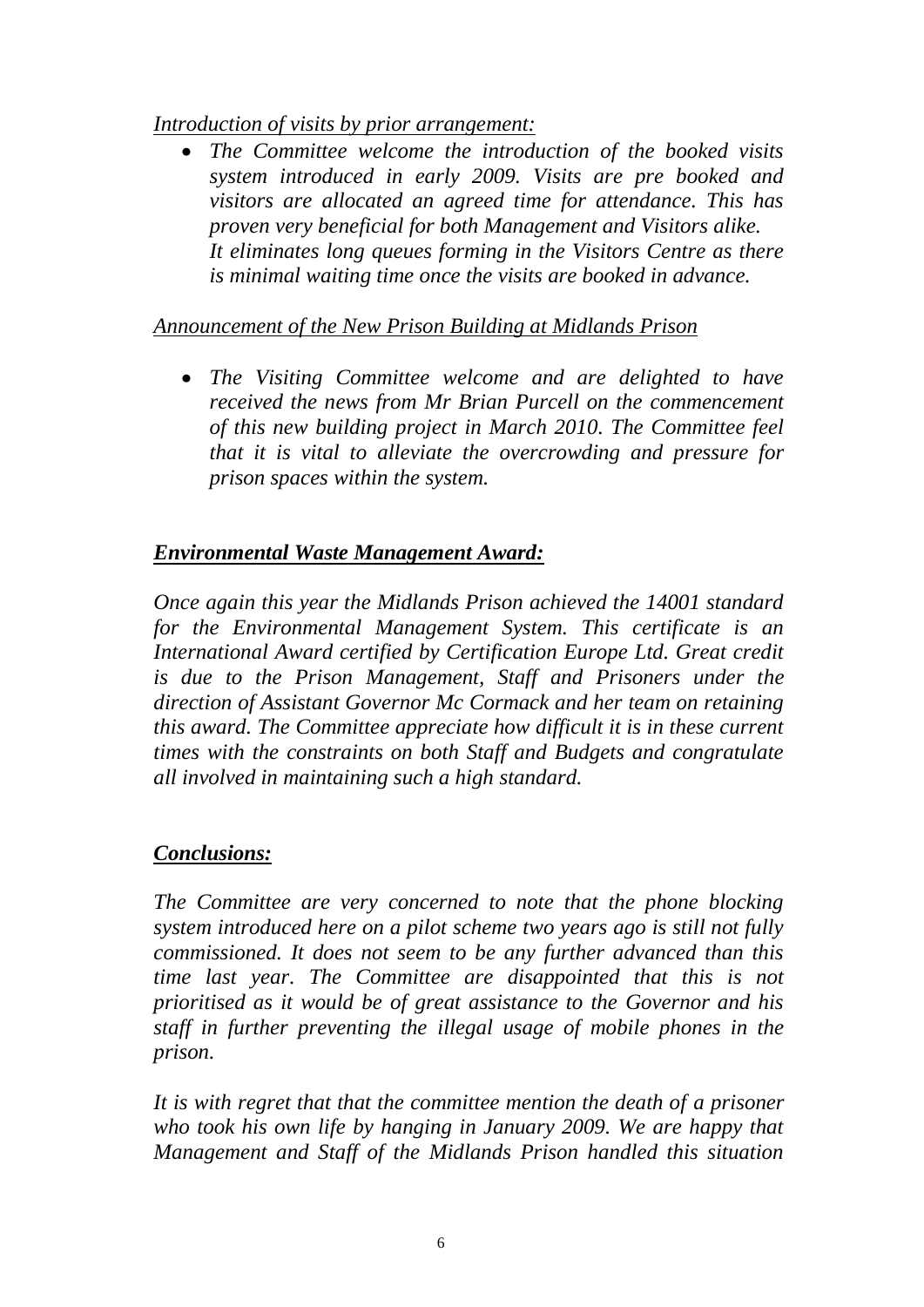*with the utmost care and professionalism as was possible in the circumstances.*

*Overall 2009 has been a good year for the Midlands Prison. The New Security Unit and New Canine Unit is continuing to enhance the security within the prison. The committee also acknowledge the increase in prisoner numbers during the year and commend the Management and Staff on their excellent management of this situation in difficult circumstances.*

*The Committee also noted that due to Staff Retirements, the Prison lost two Governor Grade Staff with no replacements during 2009. They would like to recommend that the Prison operate with a full compliment of staff in light of the rising numbers in custody and the profile of those prisoners housed within.*

*The Committee were delighted to welcome the Director of Prisons Mr. Brian Purcell to one of our meetings during 2009, where he addressed the Committee. We found this meeting to be very informative, productive and worthwhile and looked forward to this being an annual event.*

*Good wishes is extended to the two Governors, Liam Burke and Pat Cleary who retired during the year.*

*In conclusion the Visiting Committee wish to acknowledge the continuing high level of commitment and professionalism extended by Governor Edward Whelan and all his staff in their delivery of service at the Midlands Prison. The Committee would like to thank all concerned for the professional manner in which it has been allowed to carry out its functions. Gratitude is extended to Gov John Malone and Gov Edward Mullins who met with the committee on each of its visits. We would also like to thank former secretary Siobhan Mc Donald and welcome new secretary Eileen Fennelly, who joined us during the year on transfer from Mountjoy Prison.*

*Finally the Committee commend all staff and services working in the Midlands Prison for their continued commitment and dedication and look forward to working with them again in 2010.*